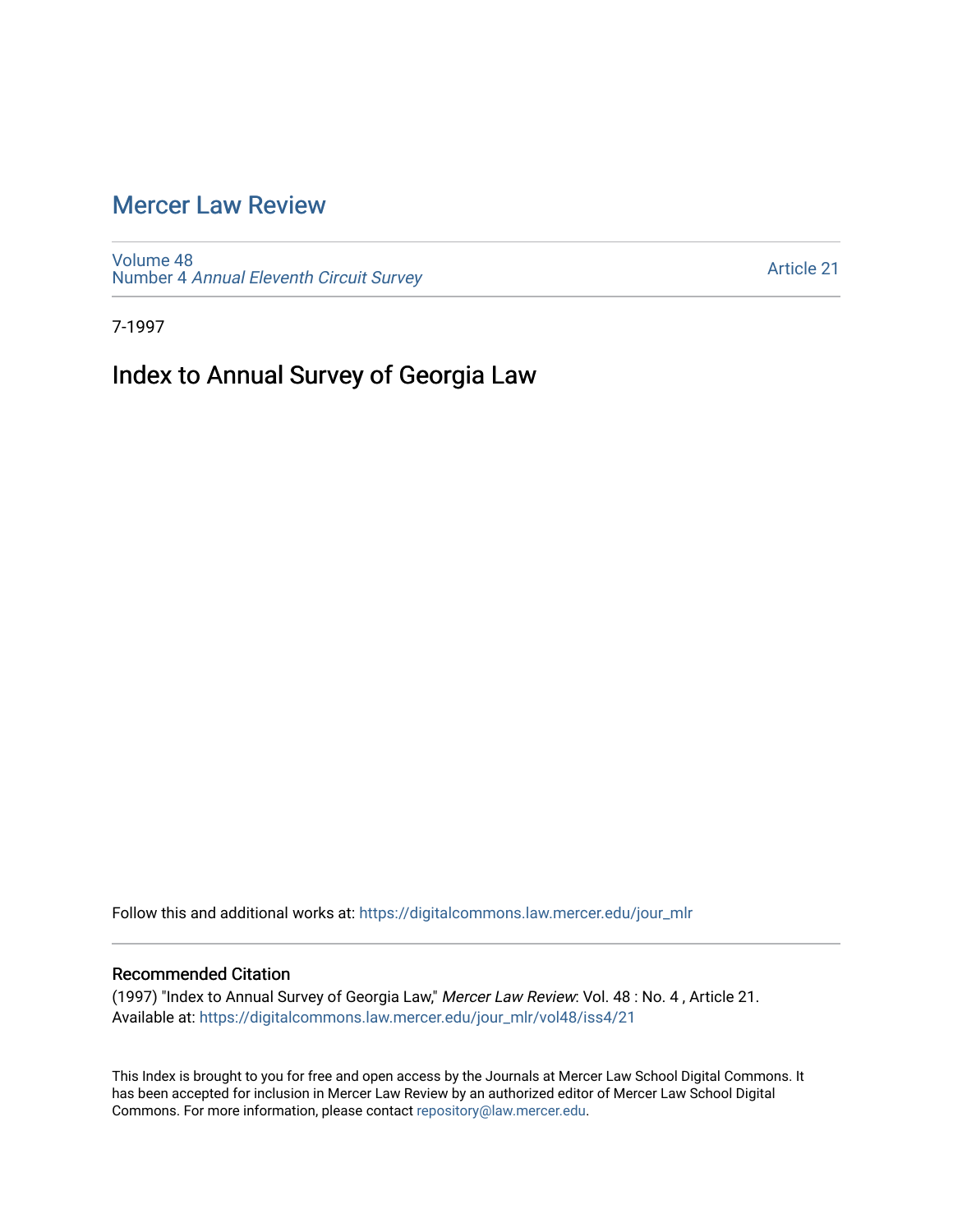## **INDEX TO ANNUAL SURVEY OF GEORGIA LAW**

| <b>SUBJECT</b>                                   | YEAR | <b>AUTHOR</b>                                                                                     | <b>VOL:PAGE</b> |
|--------------------------------------------------|------|---------------------------------------------------------------------------------------------------|-----------------|
| <b>Business Associations</b>                     | 1996 | Paul A. Quirós<br>Lynn Schutte Scott<br>Gregory M. Beil  48:107                                   |                 |
| Commercial Law                                   | 1996 | Robert A. Weber. Jr. 48:167                                                                       |                 |
| <b>Construction Law</b>                          | 1996 | Brian J. Morrissey $\ldots \ldots \ldots \ldots \ldots \ldots$ 48:197                             |                 |
| Criminal Law and Procedure:<br>A Two-Year Survey |      |                                                                                                   |                 |
|                                                  | 1996 | James P. Fleissner  48:219                                                                        |                 |
| Domestic Relations                               | 1996 | Barry B. McGough  48:315                                                                          |                 |
| Evidence                                         | 1996 | Marc T. Treadwell  48:323                                                                         |                 |
| Insurance                                        | 1996 |                                                                                                   |                 |
| Legal Ethics                                     | 1996 |                                                                                                   |                 |
| Local Government Law                             | 1996 | R. Perry Sentell, Jr. 48:421                                                                      |                 |
| <b>Real Property</b>                             | 1996 | T. Daniel Brannan<br>Stephen M. LaMastra<br>William J. Sheppard  48:455                           |                 |
| Torts                                            | 1996 | Cynthia Trimboli Adams<br>Charles R. Adams III  48:493                                            |                 |
| <b>Trial Practice and Procedure</b>              | 1996 | C. Frederick Overby                                                                               |                 |
| Wills, Trusts and Administration of Estates      | 1996 | James C. Rehberg  48:565                                                                          |                 |
| Workers' Compensation                            | 1996 | H. Michael Bagley<br>Daniel C. Kniffen<br>John G. Blackmon, Jr.<br>Phillip Comer Griffeth  48:583 |                 |

**1797**

 $\sim 10^{-11}$ 

 $\sim 10$